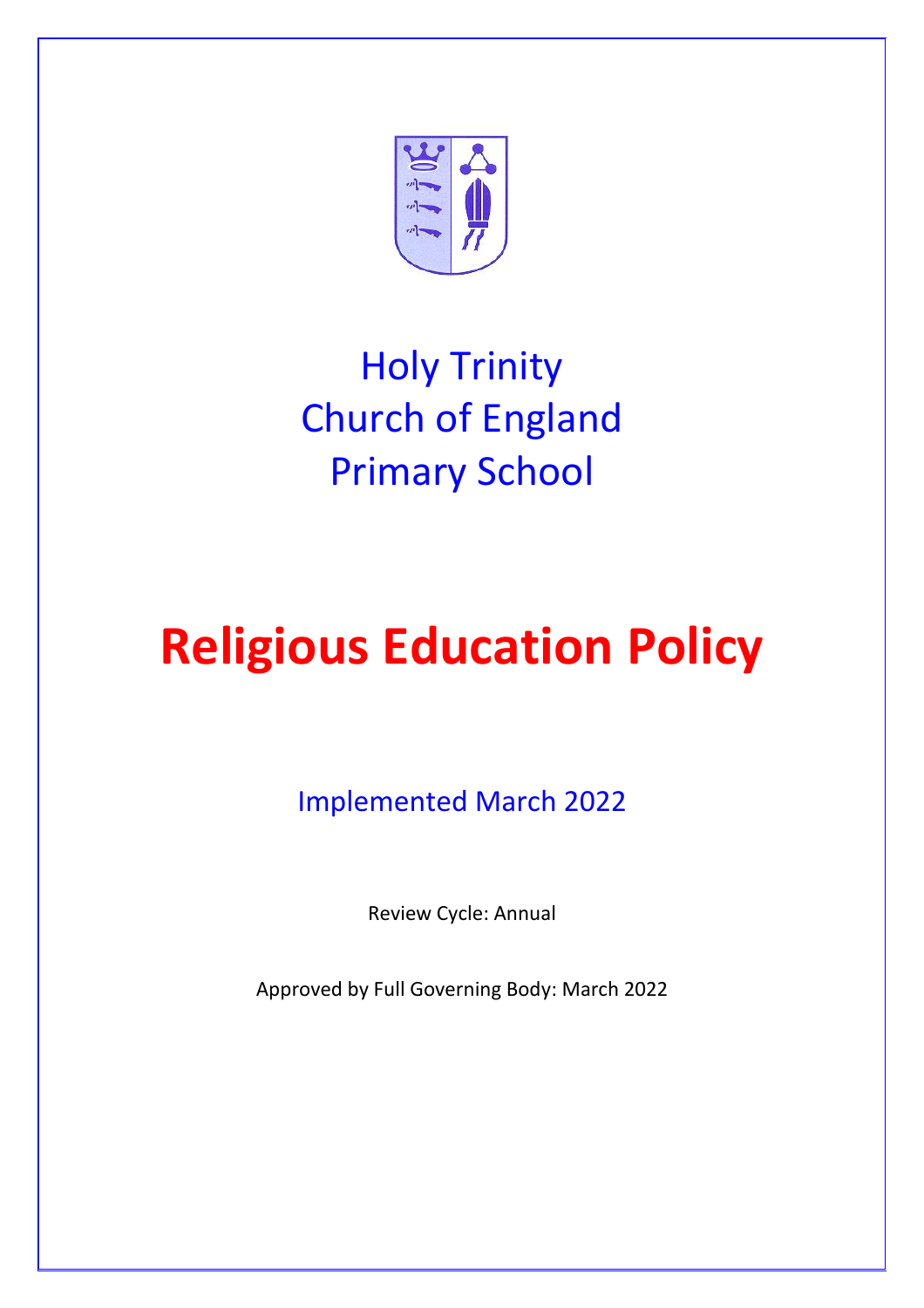## **Holy Trinity Church of England Primary School**

### **Religious Education Policy**

#### **Our School Vision**

#### *'Living and learning together as part of the family of God; we seek to inspire every person to be deeply rooted in the values of the Christian faith and to experience being connected in a loving community - to grow, flourish and bear much fruit.'*

#### **Inspired by John, Chapter 15:5**

#### *"I am the vine; you are the branches. If you remain in me and I in you, you will bear much fruit; apart from me you can do nothing."*

At Holy Trinity Church of England Primary School we believe that by living together as part of the family of God, using the teachings of Jesus Christ we can be deeply rooted in the values of the Christian faith. By living out these values, chosen by our community, this enables us to flourish and more able to reach out to those around us. Each and every person is then able to grow spiritually, morally, socially, culturally, physically and academically. The fruits of our labours are seen in our actions and by what we are able to produce and live out as part of the family of Holy Trinity.

This is how we approach the teaching of RE. We use skilled bases of knowledge  $-$  such as teachers, faith leaders and other children who let their deeply rooted knowledge permeate every child who then develop the skills and flourish and bear fruit themselves. This is how Holy Trinity grows theologically literate and spiritual learners through remaining in Jesus' teachings in the Bible. When our children flourish, they take their fruits into the local community, connecting us all together to give everyone linked to our school an outstanding spiritual, academic and practical education.

In support of Religious Education and crucially, to ensure that the values remain a fundamental and firmly embedded aspect of daily life at Holy Trinity, all staff and stakeholders in our community are aware that whether they are of Christian faith, another faith or no faith that we have a responsibility to uphold and promote our Christian vision and values. For all staff, this expectation is introduced from the time of pre-appointment interview and forms and important part of induction.

#### **Values**

Holy Trinity has seven core values: Compassion, Forgiveness, Friendship, Koinonia, Perseverance, Thankfulness and Wisdom. These are embedded throughout our school and children are praised and rewarded for living these values in their daily lives. Resources for children to understand and apply these values are sent home with our newsletter as well as booklets looked at and completed as part of our class worship.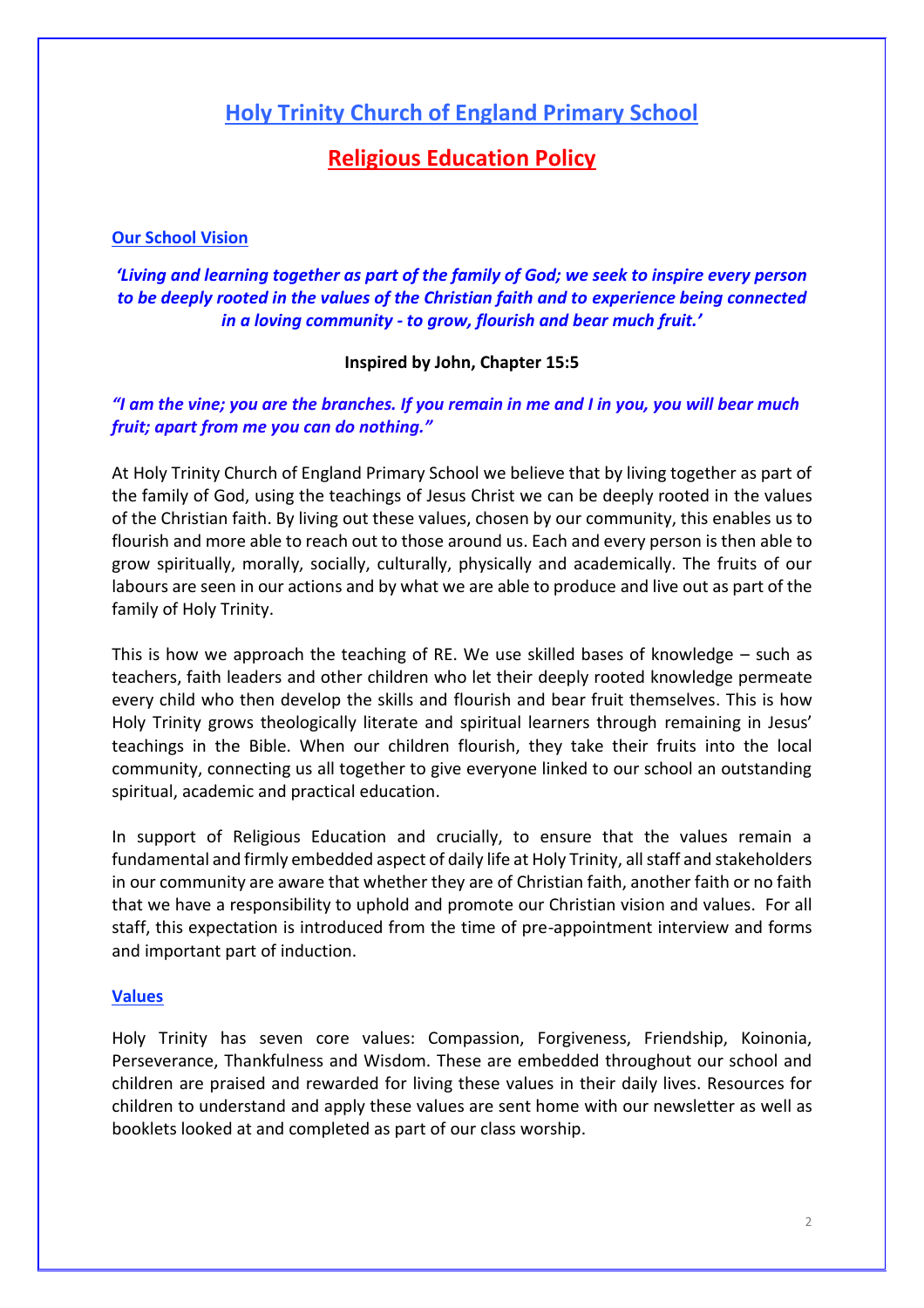#### **The Purpose of Study**

At Holy Trinity we aim to achieve high quality RE outcomes for all pupils. RE enables children to become religiously literate so that they are able to hold balanced and well-informed conversations about religion and world views.

The aims and objectives for religious education are for children to:

- $\oplus$  know about and understand Christianity as a diverse global living faith through the exploration of core beliefs using an approach that critically engages with biblical text.
- $\hat{T}$  gain knowledge and understanding of a range of religions and worldviews appreciating diversity, continuity and change within the religions and worldviews being studied.
- <sup>十</sup> engage with challenging questions of meaning and purpose raised by human existence and experience.
- $\mathcal{F}$  recognise the concept of religion and its continuing influence on Britain's cultural heritage and in the lives of individuals and societies in different times, cultures and places.
- explore their own religious, spiritual and philosophical ways living, believing and thinking.

#### **Curriculum**

RE is not a National Curriculum subject but must be taught to all pupils as part of the basic curriculum. All parents/carers have the right to withdraw their child from all or any part of RE.

Our curriculum at Holy Trinity is driven by our school vision and aims to engage and challenge children through exploration of core concepts and questions.

As a Voluntary Aided Church of England school, the emphasis for RE is placed within the Trust Deed requirements, as an expression of the values and principles on which the school stands, ie. the Anglican faith. It is recognized, however, that the school community includes families of other faiths, and that this is part of our children's wider experience. Therefore, the practices and beliefs of other faiths are taught alongside Christianity.

| <b>EYFS</b> | Children will learn about Christianity.                                                                                                              |
|-------------|------------------------------------------------------------------------------------------------------------------------------------------------------|
| Key Stage 1 | Christianity is studied alongside two other<br>world faiths. Our focus is on Judaism and<br>Islam.                                                   |
| Key Stage 2 | Christianity is studied with a focus on<br>Judaism and Hinduism in Lower Key Stage<br>2 and a focus on Sikhism and Buddhism in<br>Upper Key Stage 2. |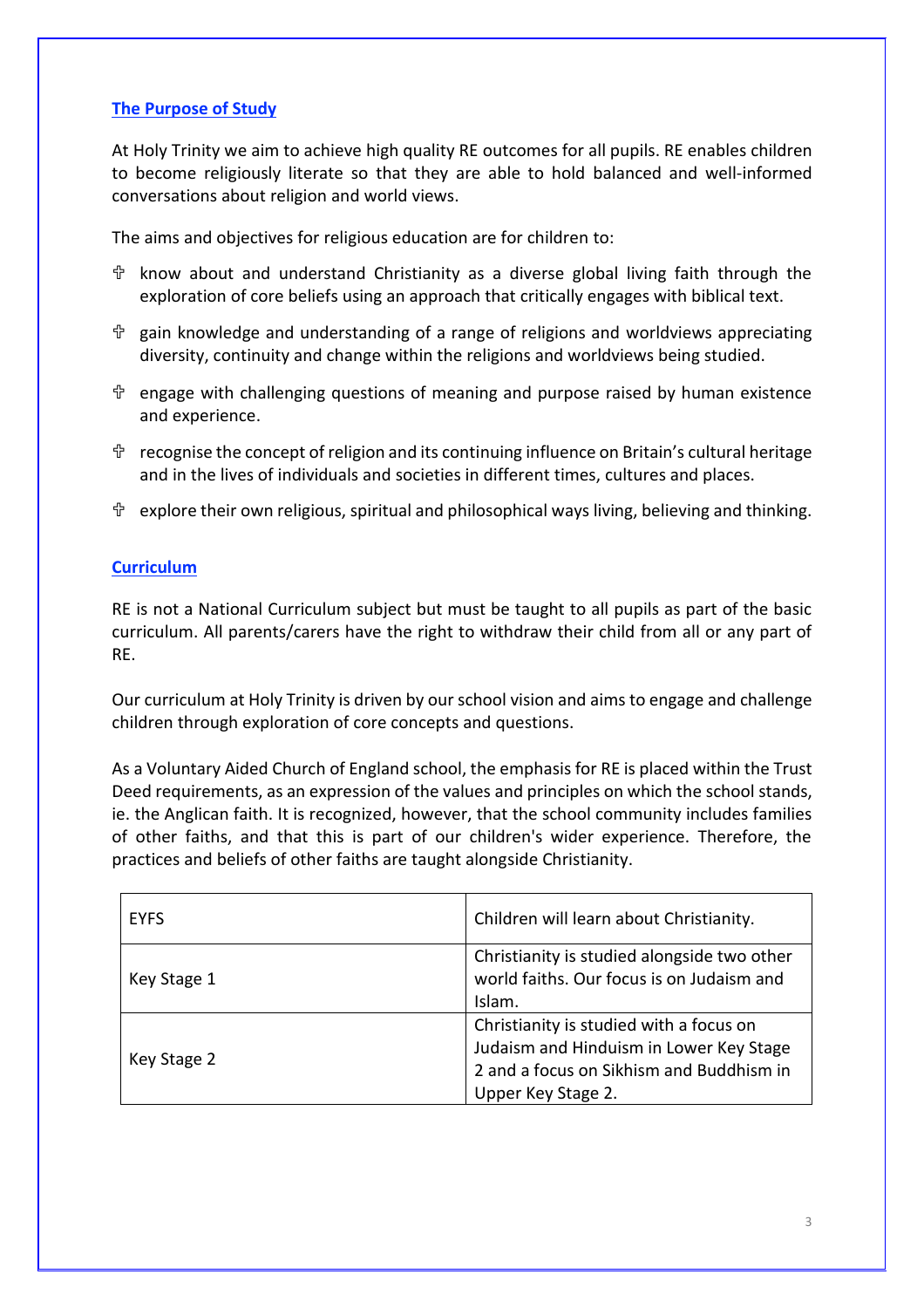#### **Teaching and Learning**

In RE we encourage an enquiry-based approach to learning. The teaching of RE seeks both to impart knowledge and develop understanding of religious experiences, feelings and attitudes through a variety of teaching and learning approaches.

RE will involve some direct teaching and whole class, group, paired or individual activities. Through a range of strategies, such as: enquiry, exploration, discussion, asking and answering questions, pupils are actively engaged in their learning.

Children will have the opportunity to learn from a range of resources including:

- 1. Visits and visitors; enabling children to see at first hand religious people, objects, symbols, places, events, stories and explore with people who have faith
- 2. Role play; encouraging children to learn through familiar or unfamiliar settings and ask questions from their own encounters
- 3. Artefacts; being able to explore items which are precious and/or used in religious worship, encouraging respect whilst deepening knowledge
- 4. Music
- 5. Religious texts
- 6. Computing
- 7. Parents/carers and other children in the class; by valuing the family backgrounds of the children and making them part of the school community.

#### **Feedback**

Feedback to pupils about their own progress in RE is achieved through:

- Effective marking of written work which includes next steps for children to respond to and develop their thinking.
- Discussion and verbal feedback between child and teacher.
- Encouraging children to reflect on their own learning and think critically about what they have achieved.

#### **Attitudes**

These are implied in the whole organisation and ethos of the school. However, specific RE has a particular role to play. Many attitudes we want the children to develop are exemplified in the life and teaching of Jesus. These need to be related to the children's own experience so that they can develop a much more "internal" understanding of themselves.

- a. Attitude to self: the uniqueness and equal value of every person before God and His love for each one of us.
- b. Attitudes to others: an appreciation and acceptance of others, sensitivity to their needs, respect for their views.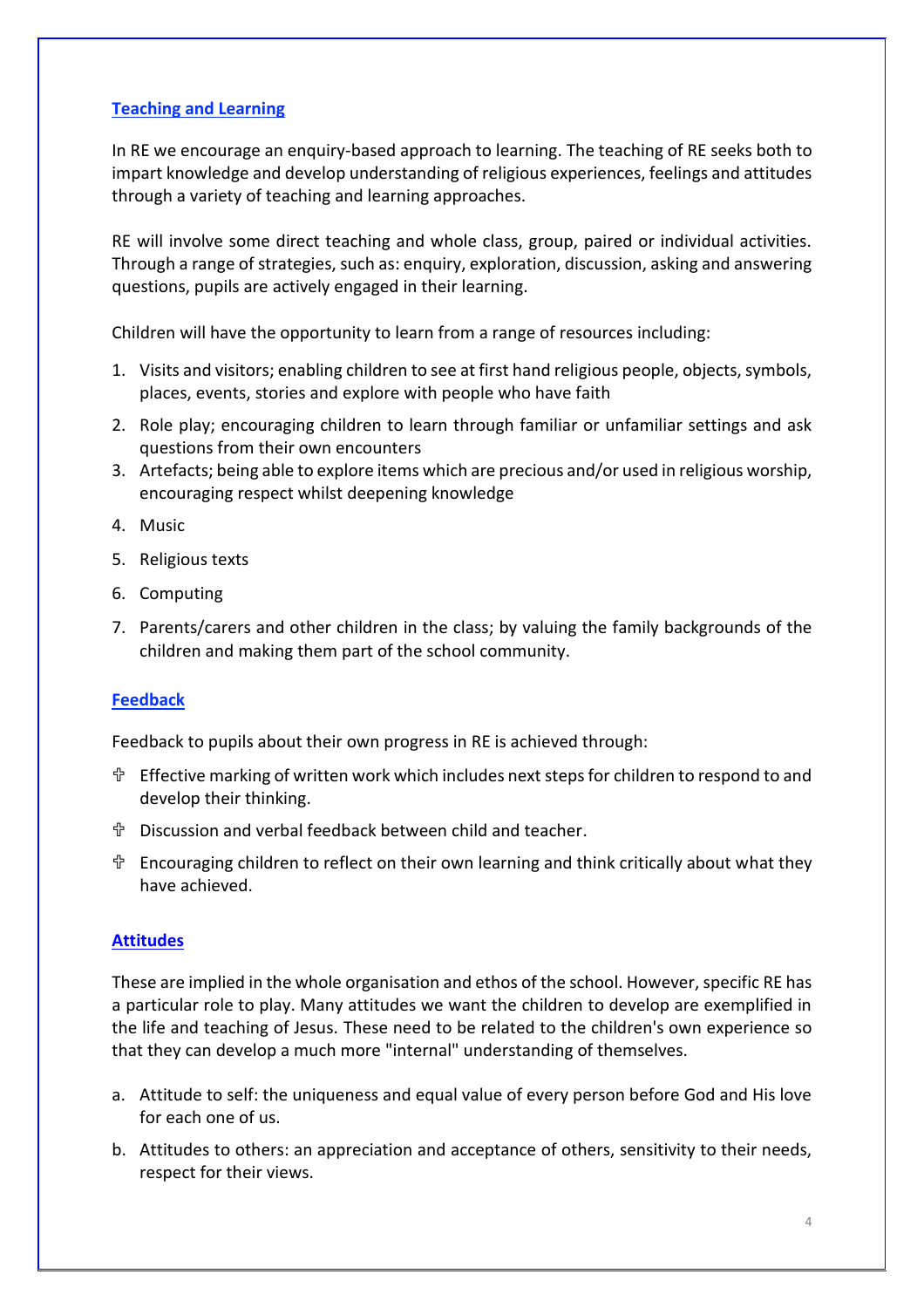- c. Attitude to the physical world: respect and care for the environment as God's creation. Wonder and awe: God's gifts, God's purpose for us, a reverence for life.
- d. Attitude to learning: a curiosity to know more, to understand better, a determination to realise potential. A growing responsibility for our work, a sense of satisfaction and achievement.

#### **Time Allocation**

The time allocation for RE is as follows:

EYFS - 1 hour per week

KS1 - 1 hour per week KS2 - 1 hour 30 minutes per week

The time allocation for Collective Worship is separate from that allocated to RE.

#### **Planning**

Planning in RE is currently supported by the LDBS and Understanding Christianity syllabus. Our scheme of work ensures that our aims are met at each Key Stage. Recurring themes and concepts have been carefully defined to show progression through the age groups. Termly planning is provided by every class teacher, and the RE Subject Leader is available to provide support with this.

#### **Cross-Curricular Links**

Cross-curricular links will be identified between RE and other subjects and will be specifically mentioned activities in planning. Cross-curricular skills (communication, study skills, problem solving, computing) will also be included. Christianity underlies our school values and work in PSHE.

#### **Role of the Governor**

Issues regarding RE are reported to governors during formal and informal visits.

The Governing Body supports all aspects of RE through appropriate visits to rigorously strengthen and encourage our distinctive Christian ethos. They uphold our vision and values which underpin every action and decision taken by the Governing Body.

This policy is available to parents/carers for comment on the School Website. Pupils are given the opportunity to comment on relevant issues through the school council. The current link governor for RE is our Vice Chair – Revd. Ann Lynes.

#### **Equal opportunities**

All children will be given access to the RE curriculum regardless of gender, ability (including gifted pupils) ethnic origin and social circumstances and be given opportunities to make the greatest possible progress.